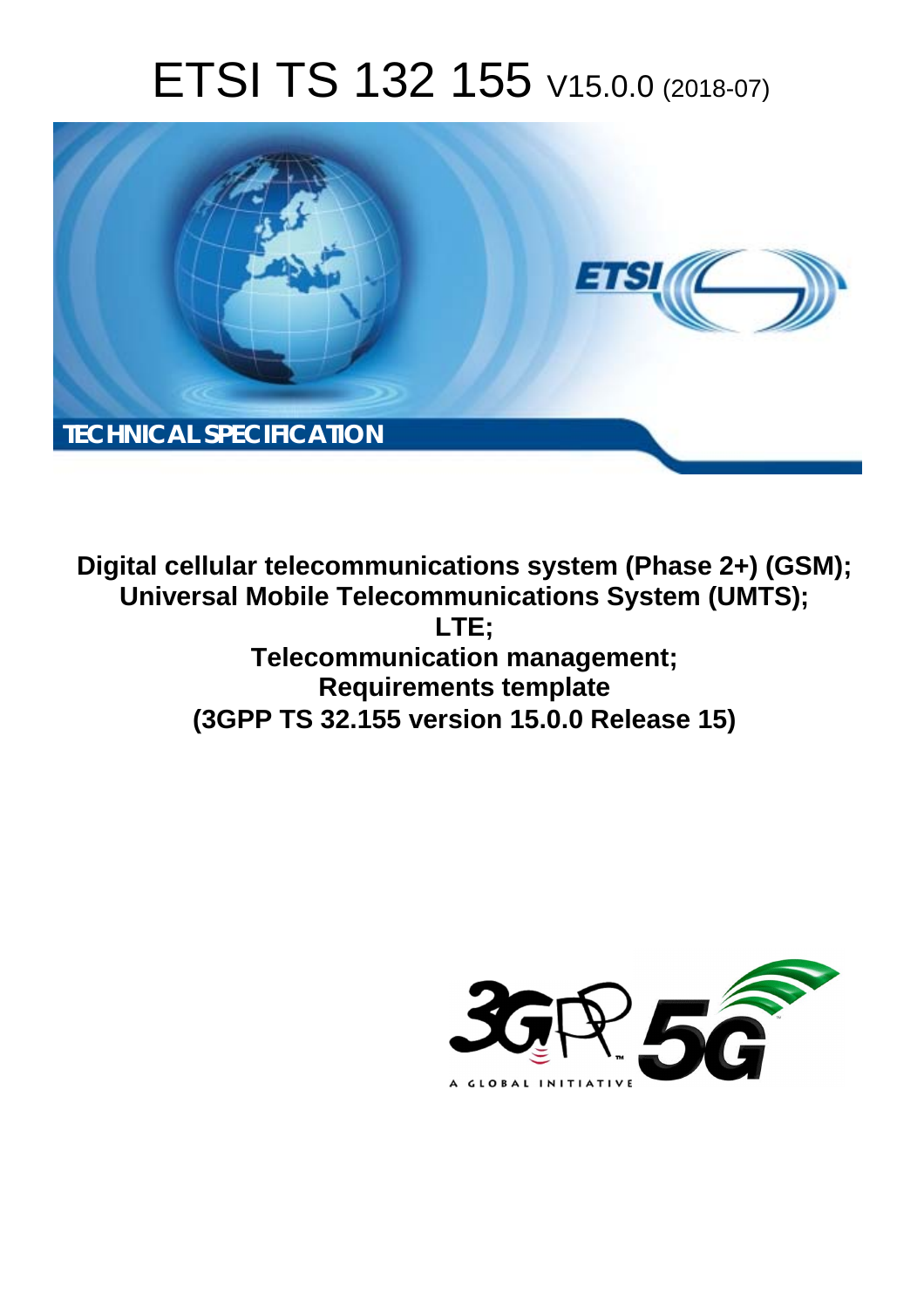Reference RTS/TSGS-0532155vf00

Keywords

GSM,LTE,UMTS

#### *ETSI*

#### 650 Route des Lucioles F-06921 Sophia Antipolis Cedex - FRANCE

Tel.: +33 4 92 94 42 00 Fax: +33 4 93 65 47 16

Siret N° 348 623 562 00017 - NAF 742 C Association à but non lucratif enregistrée à la Sous-Préfecture de Grasse (06) N° 7803/88

#### *Important notice*

The present document can be downloaded from: <http://www.etsi.org/standards-search>

The present document may be made available in electronic versions and/or in print. The content of any electronic and/or print versions of the present document shall not be modified without the prior written authorization of ETSI. In case of any existing or perceived difference in contents between such versions and/or in print, the only prevailing document is the print of the Portable Document Format (PDF) version kept on a specific network drive within ETSI Secretariat.

Users of the present document should be aware that the document may be subject to revision or change of status. Information on the current status of this and other ETSI documents is available at <https://portal.etsi.org/TB/ETSIDeliverableStatus.aspx>

If you find errors in the present document, please send your comment to one of the following services: <https://portal.etsi.org/People/CommiteeSupportStaff.aspx>

#### *Copyright Notification*

No part may be reproduced or utilized in any form or by any means, electronic or mechanical, including photocopying and microfilm except as authorized by written permission of ETSI. The content of the PDF version shall not be modified without the written authorization of ETSI. The copyright and the foregoing restriction extend to reproduction in all media.

> © ETSI 2018. All rights reserved.

**DECT**TM, **PLUGTESTS**TM, **UMTS**TM and the ETSI logo are trademarks of ETSI registered for the benefit of its Members. **3GPP**TM and **LTE**TM are trademarks of ETSI registered for the benefit of its Members and of the 3GPP Organizational Partners. **oneM2M** logo is protected for the benefit of its Members.

**GSM**® and the GSM logo are trademarks registered and owned by the GSM Association.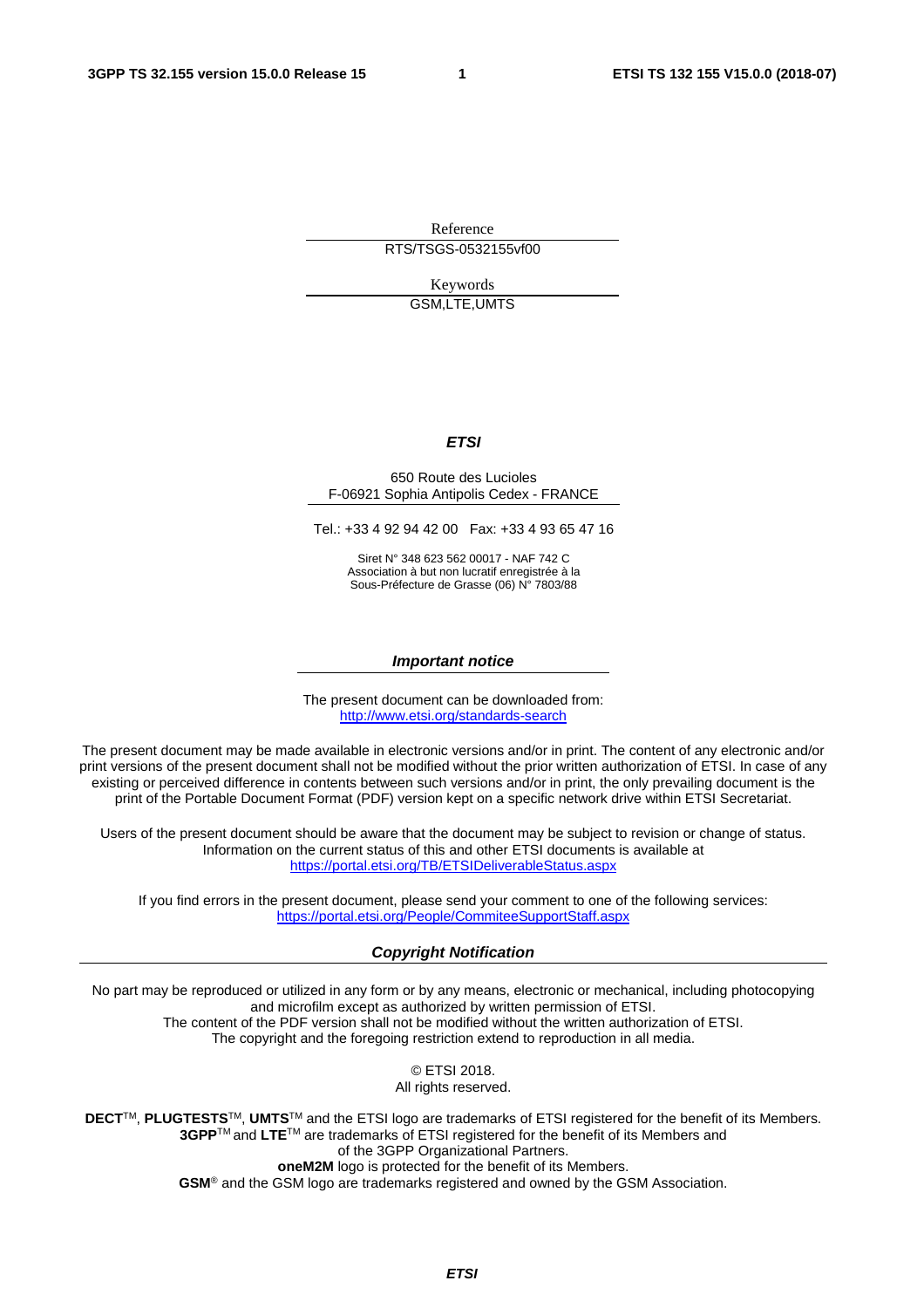### Intellectual Property Rights

#### Essential patents

IPRs essential or potentially essential to normative deliverables may have been declared to ETSI. The information pertaining to these essential IPRs, if any, is publicly available for **ETSI members and non-members**, and can be found in ETSI SR 000 314: *"Intellectual Property Rights (IPRs); Essential, or potentially Essential, IPRs notified to ETSI in respect of ETSI standards"*, which is available from the ETSI Secretariat. Latest updates are available on the ETSI Web server ([https://ipr.etsi.org/\)](https://ipr.etsi.org/).

Pursuant to the ETSI IPR Policy, no investigation, including IPR searches, has been carried out by ETSI. No guarantee can be given as to the existence of other IPRs not referenced in ETSI SR 000 314 (or the updates on the ETSI Web server) which are, or may be, or may become, essential to the present document.

#### **Trademarks**

The present document may include trademarks and/or tradenames which are asserted and/or registered by their owners. ETSI claims no ownership of these except for any which are indicated as being the property of ETSI, and conveys no right to use or reproduce any trademark and/or tradename. Mention of those trademarks in the present document does not constitute an endorsement by ETSI of products, services or organizations associated with those trademarks.

### Foreword

This Technical Specification (TS) has been produced by ETSI 3rd Generation Partnership Project (3GPP).

The present document may refer to technical specifications or reports using their 3GPP identities, UMTS identities or GSM identities. These should be interpreted as being references to the corresponding ETSI deliverables.

The cross reference between GSM, UMTS, 3GPP and ETSI identities can be found under [http://webapp.etsi.org/key/queryform.asp.](http://webapp.etsi.org/key/queryform.asp)

### Modal verbs terminology

In the present document "**shall**", "**shall not**", "**should**", "**should not**", "**may**", "**need not**", "**will**", "**will not**", "**can**" and "**cannot**" are to be interpreted as described in clause 3.2 of the [ETSI Drafting Rules](https://portal.etsi.org/Services/editHelp!/Howtostart/ETSIDraftingRules.aspx) (Verbal forms for the expression of provisions).

"**must**" and "**must not**" are **NOT** allowed in ETSI deliverables except when used in direct citation.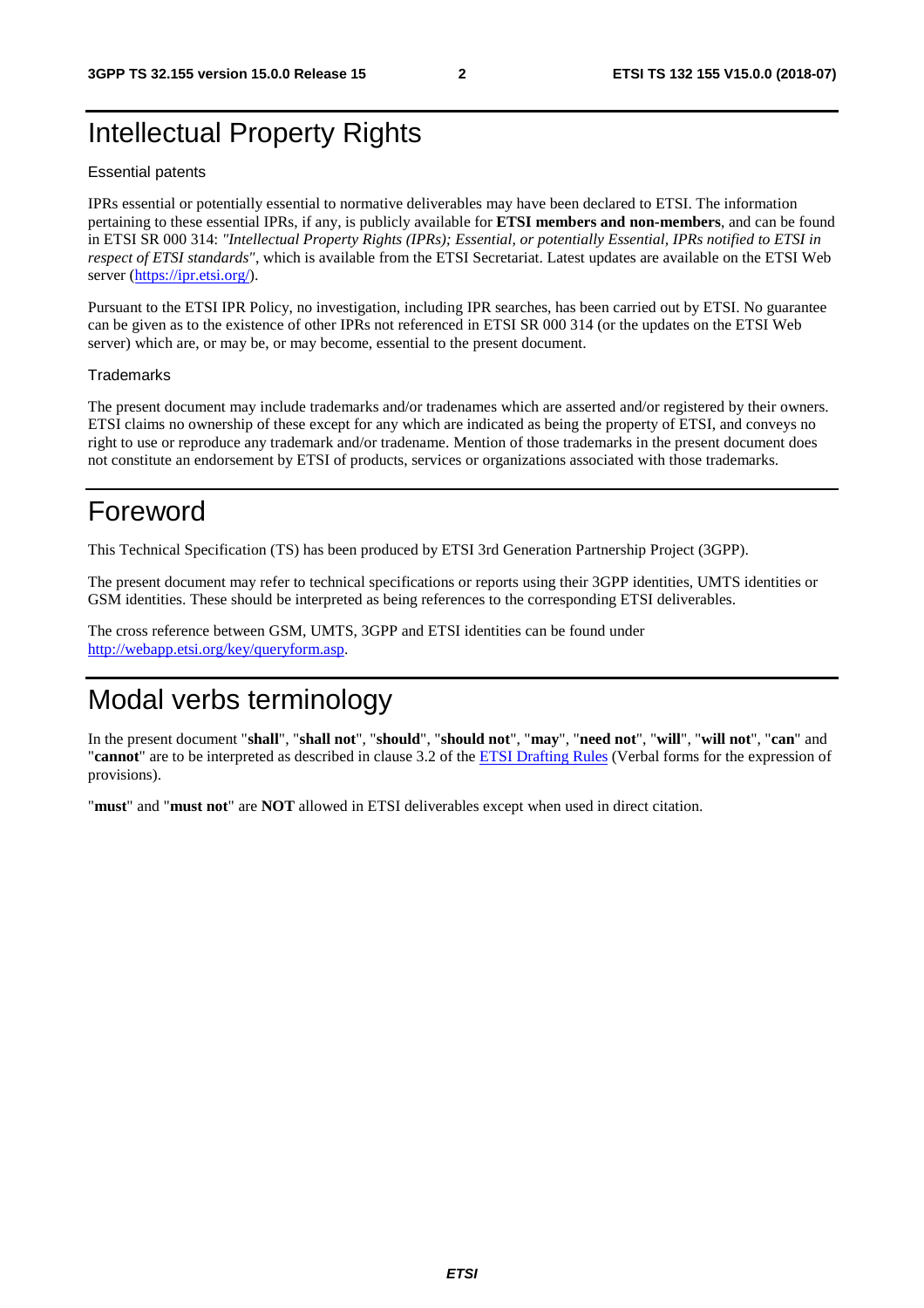# Contents

| $\mathbf{1}$          |                                                                                                                                                                                                                                                                                                                                                                                                                                                                                                        |  |
|-----------------------|--------------------------------------------------------------------------------------------------------------------------------------------------------------------------------------------------------------------------------------------------------------------------------------------------------------------------------------------------------------------------------------------------------------------------------------------------------------------------------------------------------|--|
| $\overline{2}$        |                                                                                                                                                                                                                                                                                                                                                                                                                                                                                                        |  |
| 3<br>3.1              | $\textbf{Definitions} \textcolor{red}{\textbf{15}} \textcolor{red}{\textbf{.16}} \textcolor{red}{\textbf{.17}} \textcolor{red}{\textbf{.17}} \textcolor{red}{\textbf{.17}} \textcolor{red}{\textbf{.17}} \textcolor{red}{\textbf{.17}} \textcolor{red}{\textbf{.17}} \textcolor{red}{\textbf{.17}} \textcolor{red}{\textbf{.17}} \textcolor{red}{\textbf{.17}} \textcolor{red}{\textbf{.17}} \textcolor{red}{\textbf{.17}} \textcolor{red}{\textbf{.17}} \textcolor{red}{\textbf{.17}} \textcolor{red$ |  |
| 3.2                   |                                                                                                                                                                                                                                                                                                                                                                                                                                                                                                        |  |
| $\overline{4}$<br>4.0 |                                                                                                                                                                                                                                                                                                                                                                                                                                                                                                        |  |
| 4.1<br>4.2            |                                                                                                                                                                                                                                                                                                                                                                                                                                                                                                        |  |
|                       | <b>Annex A (informative):</b>                                                                                                                                                                                                                                                                                                                                                                                                                                                                          |  |
|                       |                                                                                                                                                                                                                                                                                                                                                                                                                                                                                                        |  |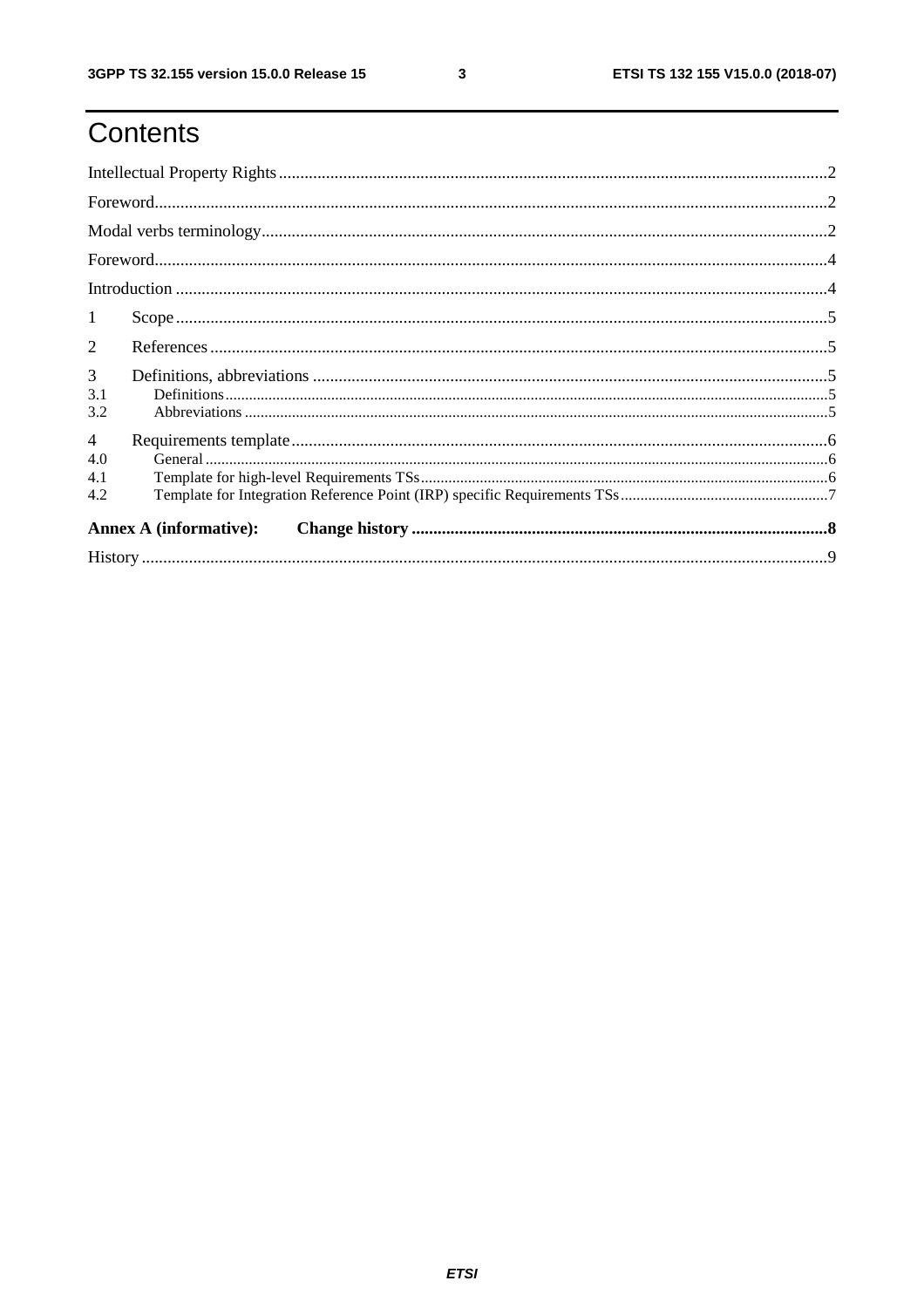### Foreword

This Technical Specification has been produced by the 3rd Generation Partnership Project (3GPP).

The contents of the present document are subject to continuing work within the TSG and may change following formal TSG approval. Should the TSG modify the contents of the present document, it will be re-released by the TSG with an identifying change of release date and an increase in version number as follows:

Version x.y.z

where:

- x the first digit:
	- 1 presented to TSG for information;
	- 2 presented to TSG for approval;
	- 3 or greater indicates TSG approved document under change control.
- y the second digit is incremented for all changes of substance, i.e. technical enhancements, corrections, updates, etc.
- z the third digit is incremented when editorial only changes have been incorporated in the document.

#### Introduction

The present document is part of a TS-family covering the 3rd Generation Partnership Project; Technical Specification Group Services and System Aspects; Telecommunication management; as identified below:

| TS 32.150: |  |  | Integration Reference Point (IRP) Concept and definitions; |
|------------|--|--|------------------------------------------------------------|
|            |  |  |                                                            |

- TS 32.153: Integration Reference Point (IRP) technology specific templates;
- TS 32.154: Backward and Forward Compatibility (BFC); Concept and definitions;
- **TS 32.155: Requirements template;**
- TS 32.156: Telecommunication management; Fixed Mobile Convergence (FMC) Model Repertoire.
- TS 32.157: Telecommunication management; Integration Reference Point (IRP) Information Service (IS) template.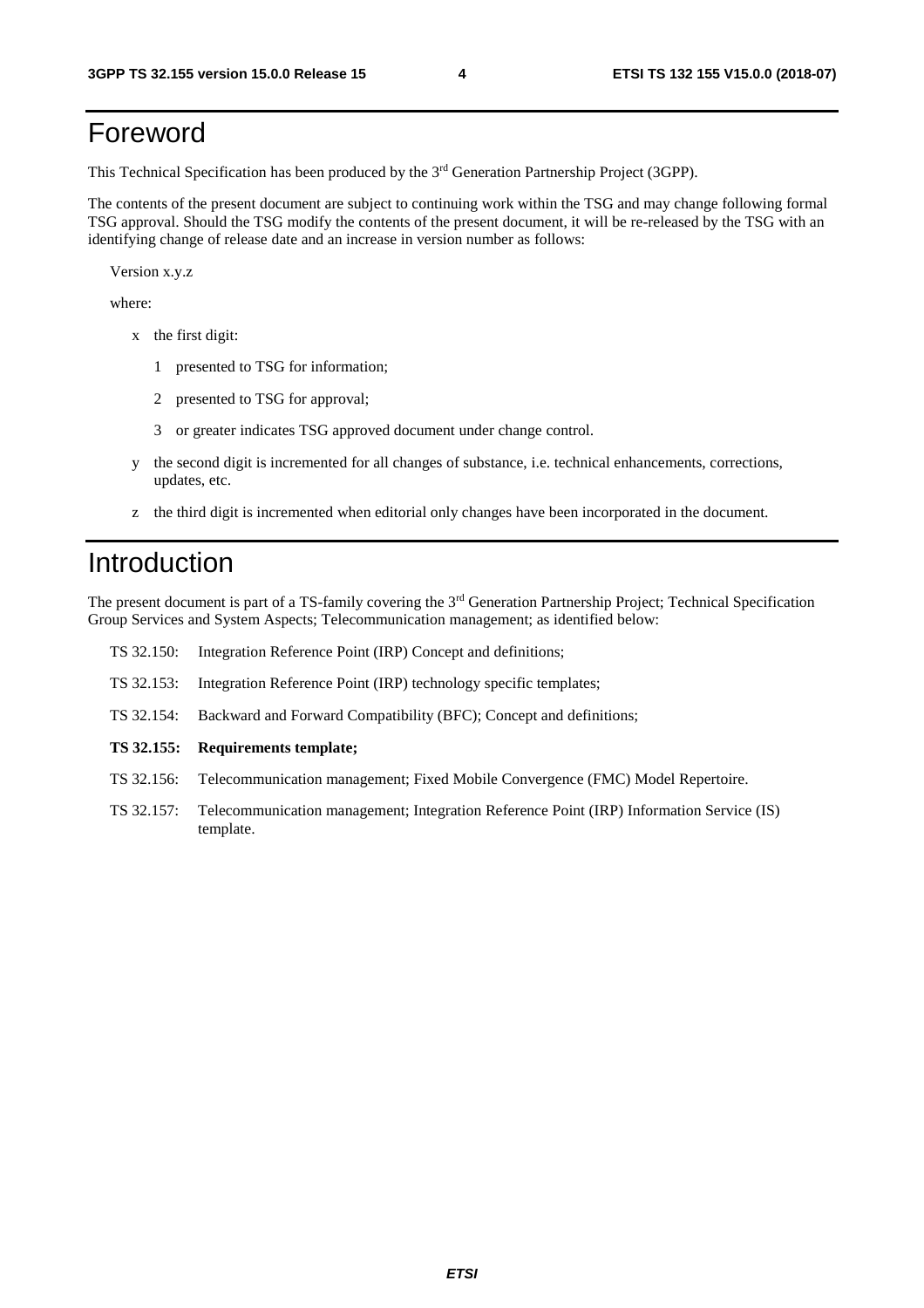#### 1 Scope

The present document contains the template to be used for the production of all Requirements TSs for the 3GPP Telecommunication management.

This template is mainly based on the requirements template (mainly Annex A) in the ITU-T M.3020 recommendation [6].

## 2 References

The following documents contain provisions which, through reference in this text, constitute provisions of the present document.

- References are either specific (identified by date of publication, edition number, version number, etc.) or non-specific.
- For a specific reference, subsequent revisions do not apply.
- For a non-specific reference, the latest version applies. In the case of a reference to a 3GPP document (including a GSM document), a non-specific reference implicitly refers to the latest version of that document *in the same Release as the present document*.
- [1] 3GPP TR 21.905: "Vocabulary for 3GPP Specifications".
- [2] 3GPP TS 32.101: "Telecommunication management; Principles and high level requirements".
- [3] 3GPP TS 32.102: "Telecommunication management; Architecture".
- [4] 3GPP TS 32.150: "Telecommunication management; Integration Reference Point (IRP) Concept and definitions".
- [5] Void.
- [6] ITU-T Recommendation M.3020 (07/2011): "Management interface specification methodology".
- [7] 3GPP TS 32.761: "E-UTRAN Network Resource Model (NRM) IRP; Requirements".
- [8] Void.
- [9] 3GPP TS 32.157: "Telecommunication management; Integration Reference Point (IRP) Information Service (IS) template".

### 3 Definitions, abbreviations

#### 3.1 Definitions

For the purposes of the present document, the terms and definitions given in TR 21.905 [1], TS 32.101 [2], TS 32.102 [3], TS 32.150 [4], TS 32.157[9] and the following apply. A term defined in the present document takes precedence over the definition of the same term, if any, in TR 21.905 [1].

#### 3.2 Abbreviations

For the purposes of the present document, the abbreviations given in TR 21.905 [1], TS 32.101 [2], TS 32.102 [3], TS 32.150 [4] and the following apply. An abbreviation defined in the present document takes precedence over the definition of the same abbreviation, if any, in TR 21.905 [1].

| <b>IRP</b> | <b>Integration Reference Point</b> |
|------------|------------------------------------|
| -IS        | <b>Information Service</b>         |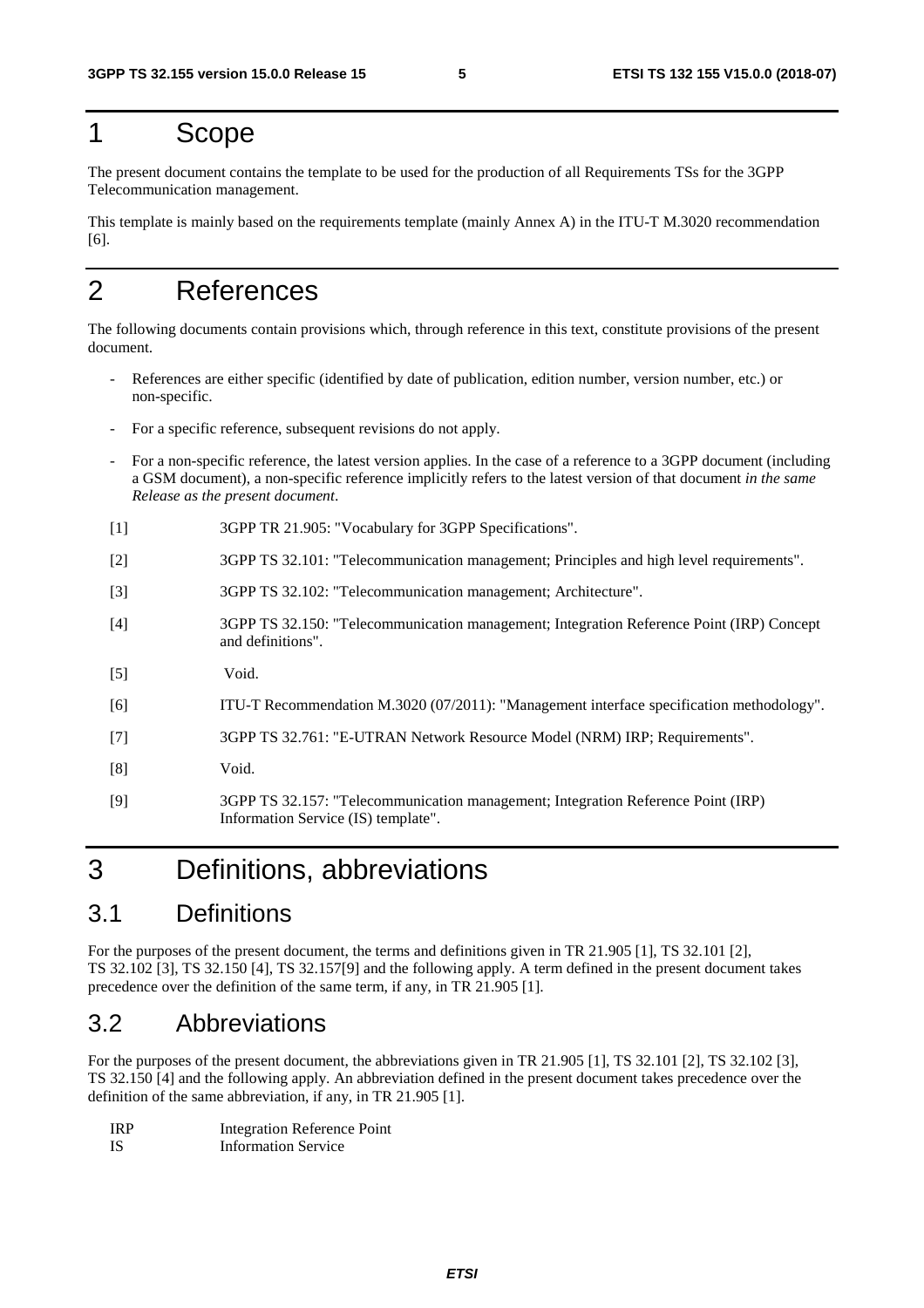### 4 Requirements template

#### 4.0 General

This template is mainly based on the requirements template (mainly Annex A) in the ITU-T M.3020 recommendation [6], and shall be used for the production of all Requirements TSs for the 3GPP Telecommunication management. The template contains two options: Option 1 specified in subclause 4.1, which shall be used for all high-level Requirements TSs for the 3GPP Telecommunication management, and option 2 specified in subclause 4.2, which shall be used for all Integration Reference Point (IRP) specific Requirements TSs such as 3GPP TS 32.761 [7].

Instructions in *italics* below shall not be included in the Requirements TS.

The introductory clauses (from clause 1 to clause 3) for the Requirements TS should be taken from the 3GPP TS template (i.e. not this requirements template) – see [http://www.3gpp.org/ftp/Information/TS\\_TR\\_Templates/.](http://www.3gpp.org/ftp/Information/TS_TR_Templates/)

Use the "Heading 1" paragraph style for clause 4, 5 and 6 in the Requirements TS.

Usage of fonts shall be according to the 3GPP TS template.

#### 4.1 Template for high-level Requirements TSs

#### 4 Concepts and background

*For production of the contents of this clause, follow the template instructions in ITU-T M.3020 [6] subclause A.2, template clause "***1 Concepts and background***".* 

### 5 Business level requirements

*For production of the contents of this subclause, follow the template instructions in ITU-T M.3020 [6] subclause A.2, template clause "***2 Business level requirements***".* 

*Note on the Use case template: All occurrences of "(\*)" in the first column "Use Case Stage" of the Use case template in table A.2, as well as the last row with a NOTE at the end of the table, shall not be included in the requirements TS as these are only template instructions to the TS author. For example, "Goal(\*)" shall be converted to "Goal" in the TS. Likewise, for all occurrences of "(M|O)", a choice of M or O shall be made, leaving it as either*   $T(M)$ " or  $T(O)$ " in the TS. For example, "Step n  $(M/O)$ " shall be converted to "Step n  $(M)$ " or "Step n  $(O)$ " in the TS.

### 6 Specification level requirements

*For production of the contents of this subclause, follow the template instructions in ITU-T M.3020 [6] subclause A.2, template clause "***3 Specification level requirements***".* 

*Note on the Use case template: All occurrences of "(\*)" in the first column "Use Case Stage" of the Use case template in table A.2, as well as the last row with a NOTE at the end of the table, shall not be included in the requirements TS as these are only template instructions to the TS author. For example, "Goal(\*)" shall be converted to "Goal" in the TS. Likewise, for all occurrences of "(M|O)", a choice of M or O shall be made, leaving it as either*   $H(M)$ " or "(O)" in the TS. For example, "Step n  $(M|O)$ " shall be converted to "Step n  $(M)$ " or "Step n  $(O)$ " in the TS.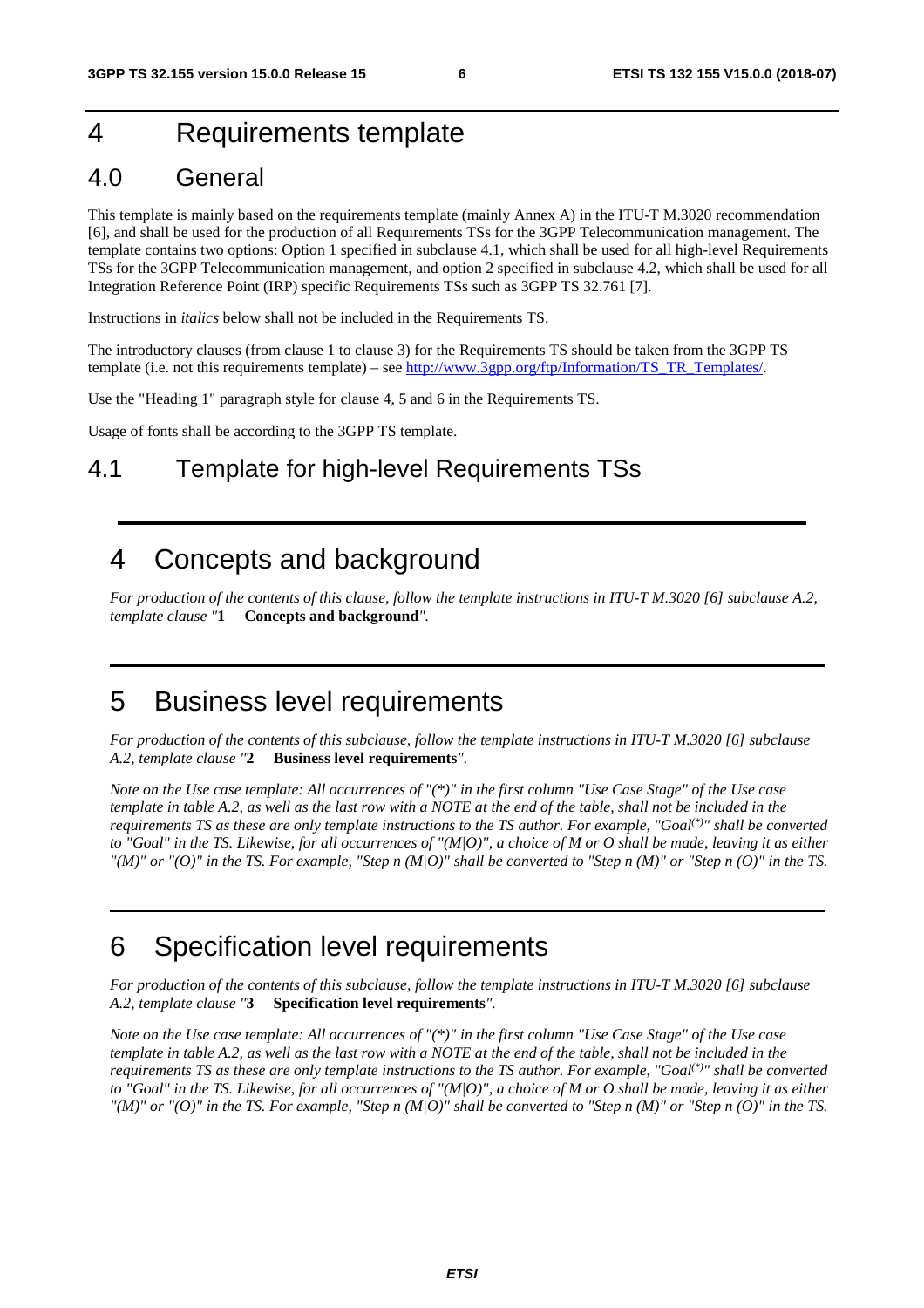#### 4.2 Template for Integration Reference Point (IRP) specific Requirements TSs

### 4 Concepts and background

*For production of the contents of this clause, follow the template instructions in ITU-T M.3020 [6] subclause A.3, template clause "***1 Concepts and background***".* 

### 5 Requirements

*For production of the contents of this subclause, follow the template instructions in ITU-T M.3020 [6] subclause A.3, template clause "***2 Requirements***".*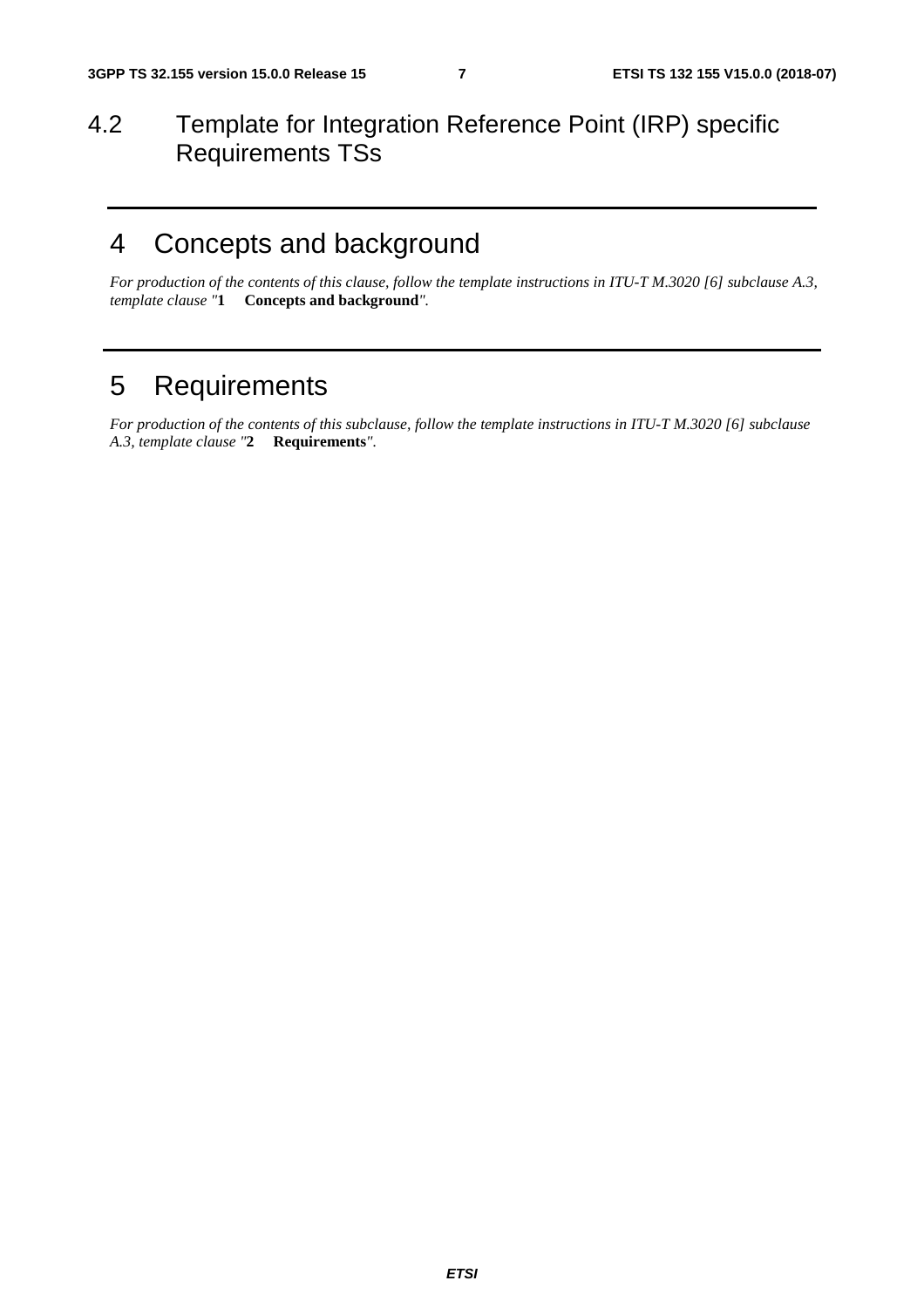# Annex A (informative): Change history

| <b>Change history</b> |           |        |           |       |                                                              |     |        |               |
|-----------------------|-----------|--------|-----------|-------|--------------------------------------------------------------|-----|--------|---------------|
| Date                  | TSG #     | TSG    | <b>CR</b> | Rev   | <b>Subject/Comment</b>                                       | Cat | Old    | <b>New</b>    |
|                       |           | Doc.   |           |       |                                                              |     |        |               |
| Jun                   | SA 40 SP- |        | 0001      |       | Correct the clause references to ITU-T Recommendation M.3020 | F   | 8.0.0  | 8.1.0         |
| 2008                  |           | 080329 |           |       |                                                              |     |        |               |
| Dec                   | SA 42 SP- |        |           |       |                                                              |     |        | 8.2.0         |
| 2008                  |           | 080846 | 0002      |       | Simplified requirements template for IRPs                    | F   | 8.1.0  |               |
| Mar                   | SA-43 SP- |        | 0003      | $- -$ | Simplified requirements template for IRPs                    | F   | 8.2.0  | 8.3.0         |
| 2009                  |           | 090207 |           |       |                                                              |     |        |               |
| Dec                   |           |        |           |       | Update to Rel-9 version (MCC)                                |     | 8.3.0  | 9.0.0         |
| 2009                  |           |        |           |       |                                                              |     |        |               |
| Mar                   |           |        |           |       | Update to Rel-10 version (MCC)                               |     | 9.0.0  | 10.0.0        |
| 2011                  |           |        |           |       |                                                              |     |        |               |
| 2012-09               |           |        |           |       | Update to Rel-11 version (MCC)                               |     | 10.0.0 | 11.0.0        |
| 2014-10               |           |        |           |       | Update to Rel-12 version (MCC)                               |     |        | 11.0.0 12.0.0 |
| 2014-12 SA-66         |           | SP-    | 0004      |       | Upgrade M3020 reference and template instructions            | С   |        | 12.0.0 13.0.0 |
|                       |           | 140799 |           |       |                                                              |     |        |               |
| 2015-01               |           |        |           |       | Editorial corrections in indentation of 4.1 and 4.2 (MCC)    |     | 13.0.0 | 13.0.1        |
| 2015-03 SA-67         |           | SP-    | 0005      |       | <b>Editorial corrections</b>                                 | D   | 13.0.1 | 13.1.0        |
|                       |           | 150061 |           |       |                                                              |     |        |               |

| <b>Change history</b> |                |             |            |  |  |                                                  |                       |
|-----------------------|----------------|-------------|------------|--|--|--------------------------------------------------|-----------------------|
| <b>Date</b>           | <b>Meeting</b> | <b>Tdoc</b> | <b>ICR</b> |  |  | <b>Rev Cat Subject/Comment</b>                   | <b>New</b><br>version |
| 2016-12               |                |             |            |  |  | Correction of LTE logo (MCC)                     | 13.1.1                |
| 2017-03               | SA#75          |             |            |  |  | Promotion to Release 14 without technical change | 14.0.0                |
| 2018-01               | SA#78          | SP-170964   | 0006       |  |  | Update erroneous references                      | 14.1.0                |
| 2018-06               | ۰              |             |            |  |  | Update to Rel-15 version (MCC)                   | 15.0.0                |